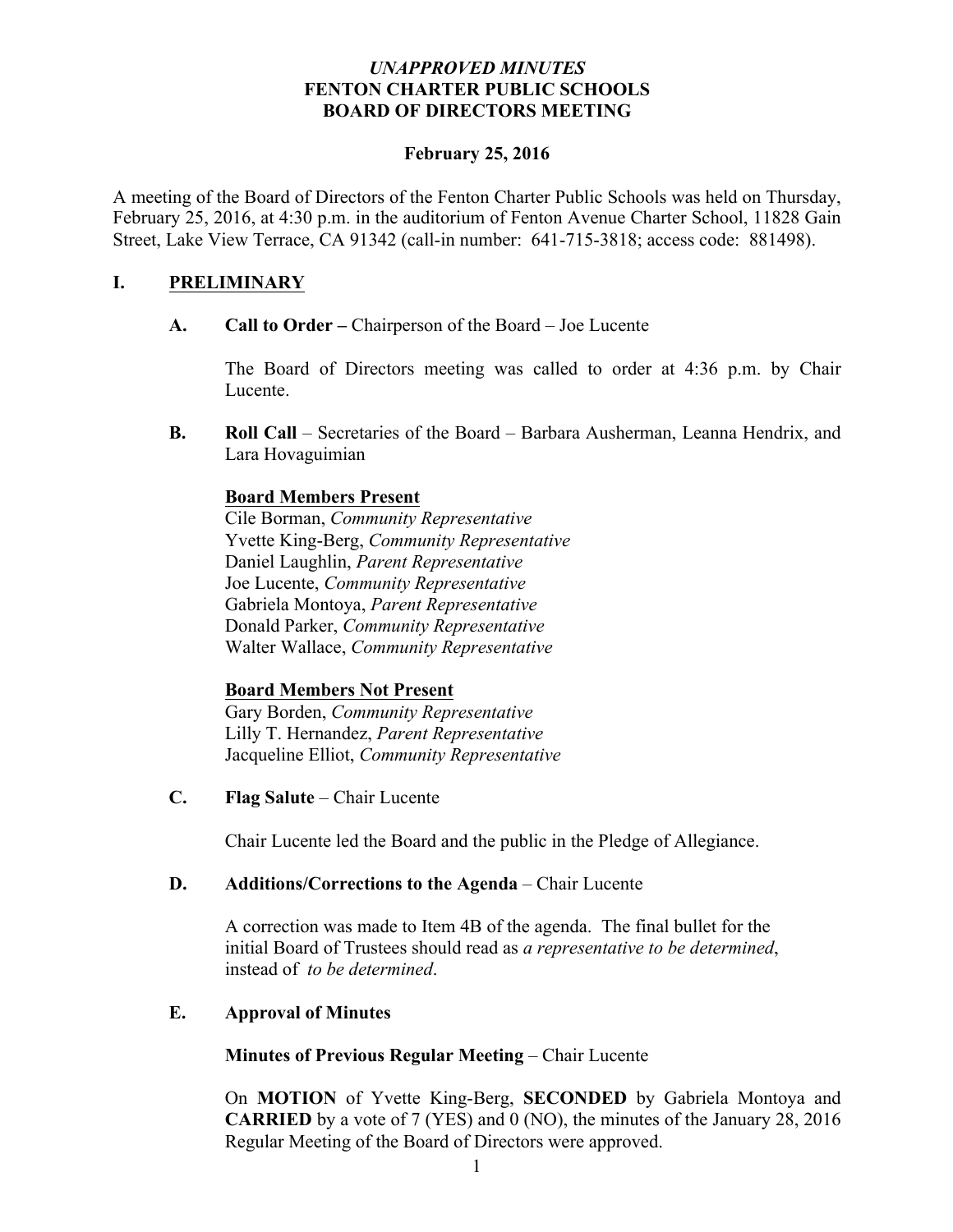## **II. COMMUNICATIONS**

#### **A. Presentations from the Public** – Chair Lucente

There were no presentations from the public.

#### **B. Committee/Council Reports**

Minutes of all meetings held by any committee and/or council were sent to the Board Members prior to this meeting.

There were no further reports by committees/councils.

#### **C. Treasurer/CFO's Report**

Kristin Dietz, Vice President of EdTec, and Treasurer and CFO of the FCPS, presented monthly, profit and loss statements, revenue, expenditures and a yearto-date projection for the Fenton Charter Public Schools. The following reports where presented:

- February 2016 Financial Update
- December 2015 Financials (all sites)

#### **D. Directors' Reports**

Fenton Avenue Charter School (FACS) – Stacy Carroll Hutter, Director, reported.

Santa Monica Boulevard Community Charter School (SMBCCS) – Dr. David Riddick, Director, reported.

Fenton Primary Center (FPC) – Richard Parra, Director, reported.

Fenton STEM Academy (STEM) – Jennifer Miller, Director, reported.

Fenton Charter Leadership Academy (FCLA) – Lee Melo, Director, reported.

#### **E. Executive Director's Report**

Fenton Charter Public Schools (FCPS) – Irene Sumida, Executive Director, reported.

#### **III. CONSENT AGENDA ITEMS**

## **A. Recommendation to approve hiring of Amanda Hill for kindergarten teacher opening at Santa Monica Boulevard Community Charter School**

On **MOTION** of Donald Parker, **SECONDED** by Daniel Laughlin and **CARRIED** by a vote of 7 (YES) and 0 (NO), the recommendation to approve the Consent Agenda was approved.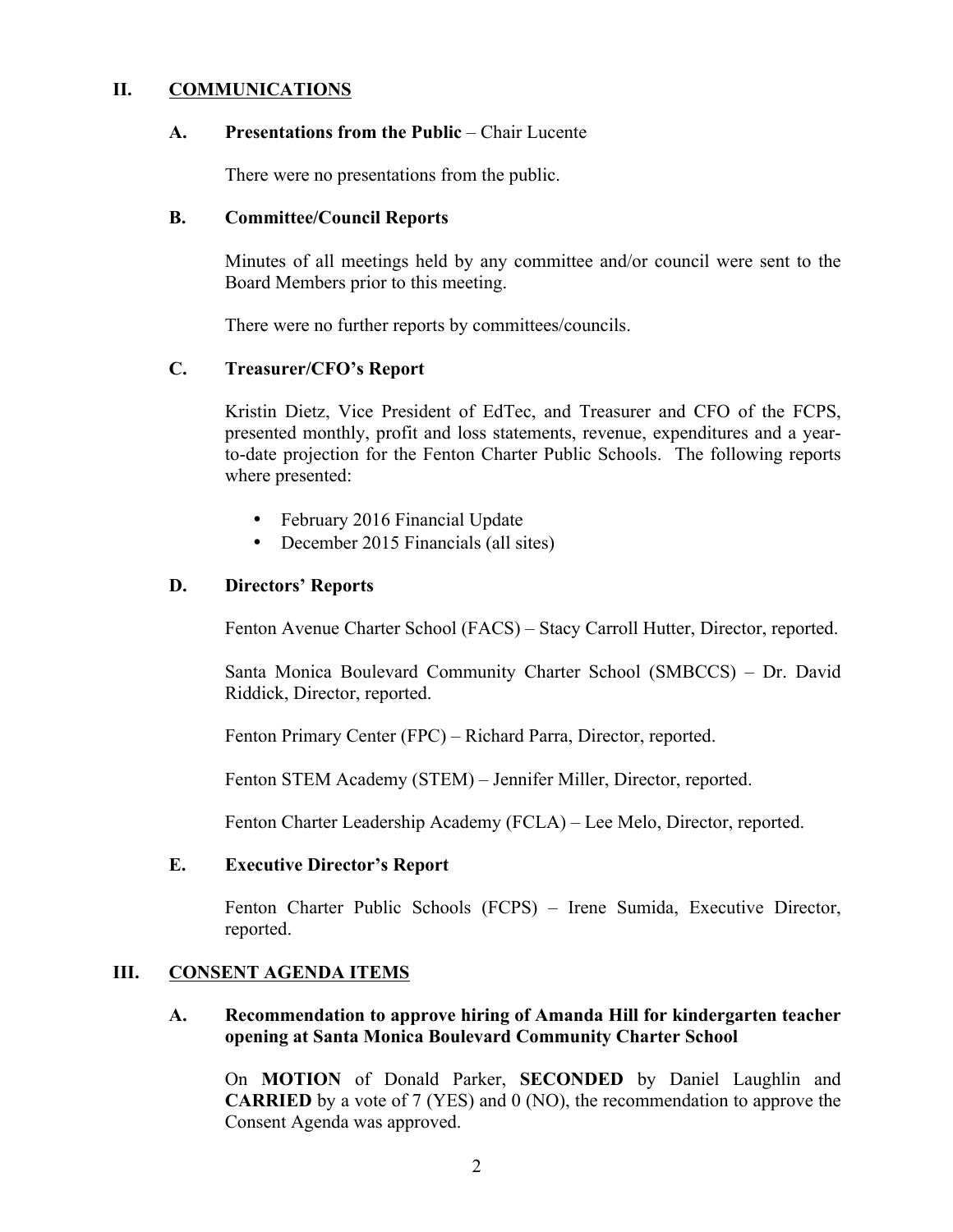# **IV. ITEMS SCHEDULED FOR ACTION**

## **A. Recommendation to approve transfer of \$250,000 to Fenton Charter Leadership Academy and \$250,000 to Fenton STEM Academy from the Fenton Charter Public Schools general account**

On **MOTION** of Donald Parker, **SECONDED** by Walter Wallace and **CARRIED** by a vote of 7 (YES) and 0 (NO), the recommendation to approve transfer of \$250,000 to Fenton Charter Leadership Academy and \$250,000 to Fenton STEM Academy from the Fenton Charter Public Schools general account was approved with the following terms:

- Funds will be transferred by March 1, 2016
- \$250,000 will be transferred to FCLA
- \$250,000 will be transferred to STEM
- Funds will repaid in full by October 15, 2016
- FCLA and STEM will pay interest on the amounts borrowed equal to the rate paid by the Los Angeles County Treasury for the full duration of the loan

## **B. Recommendation to approve changes to initial Board of Trustees for OPEB Trust**

On **MOTION** of Donald Parker, **SECONDED** by Gabriela Montoya and **CARRIED** by a vote of 6 (YES), 0 (NO), and 1 (ABSTENTION) the recommendation to approve the changes to the initial Board of Trustees for the OPEB Trust was approved.

The initial Board of Trustees will be comprised of the following members:

- Yvette King-Berg, voting member
- Joe Lucente, voting member
- Walter Wallace, voting member
- A representative from East West Bank TBD, non-voting member

*As current a FCPS retiree, Board Chair Joe Lucente recused himself from the presentation, discussion and final vote.*

## **C. Recommendation to approve Other Post-Employment Benefits (OPEB) Irrevocable Trust funding proposal**

On **MOTION** of Donald Parker, **SECONDED** by Cile Borman and **CARRIED** by a vote of 6 (YES), 0 (NO), and 1 (ABSTENTION) the recommendation to approve the Other Post-Employment Benefits (OPEB) Irrevocable Trust funding proposal was approved.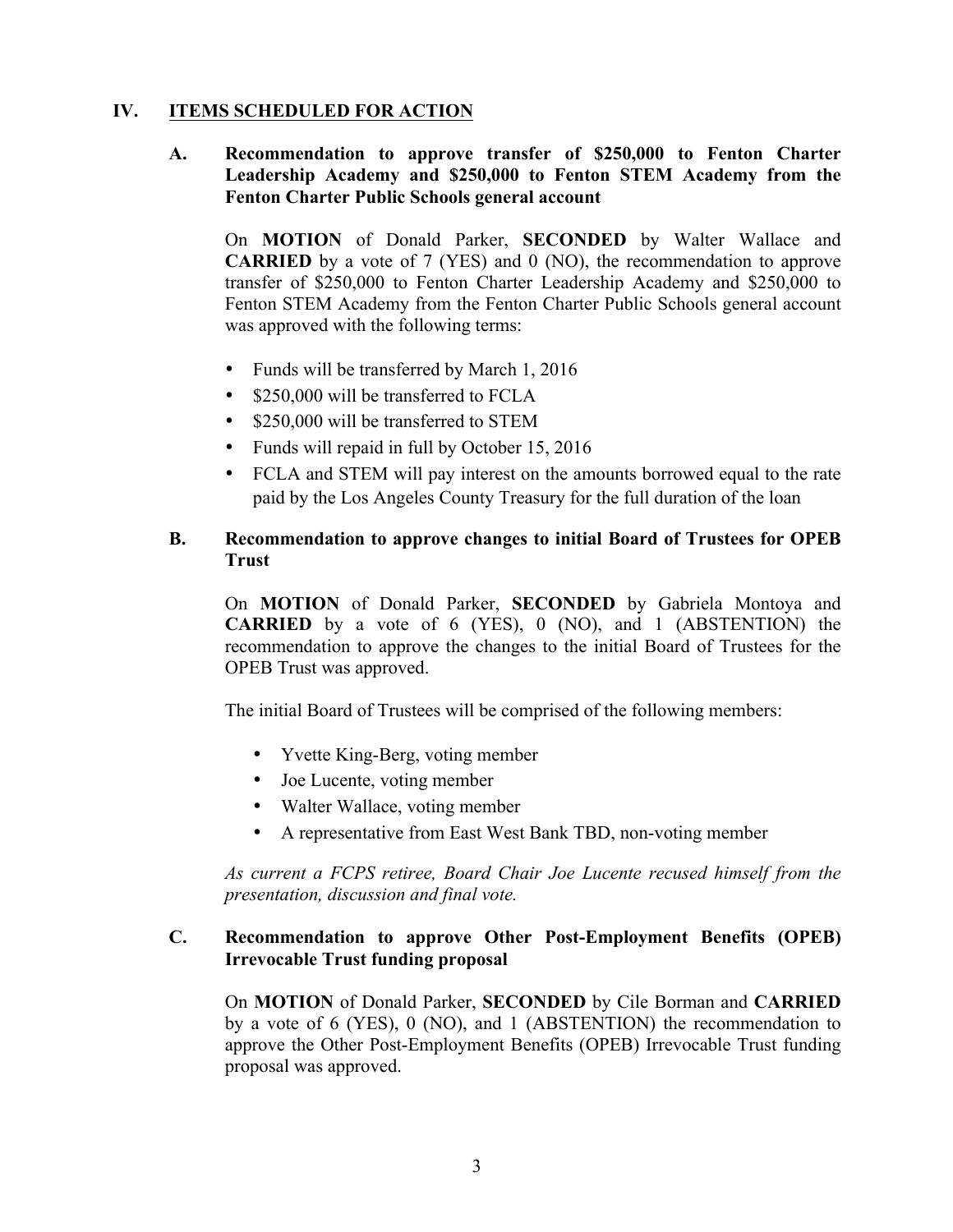*As current FCPS retirees, Board Chair Joe Lucente recused himself from the presentation, discussion and final vote, and Executive Director Irene Sumida recused herself from the presentation and discussion.* 

## **V. ITEMS SCHEDULED FOR INFORMATION**

*There were no items scheduled for the Information Agenda.*

## **VI. CLOSED SESSION**

Chair Lucente made the following announcement:

"The Board of Directors will now be moving into closed session to discuss matters described in Section VI. Matters to be discussed are those permitted by Government Code Sections 54957 (personnel matters)."

- **A. Public Employment: Government Code 54957**
- **B. Public Employment: Government Code 54957**
- **C. Public Employment: Government Code 54957**

## **VII. RETURN TO OPEN SESSION**

The Board of Directors reconvened to open session at 6:13 p.m.

Chair Lucente announced that action had been taken on the following items by the Board of Directors in Closed Session:

#### **A. Board approval of employment agreements for FCPS administrative staff**

On **MOTION** of Donald Parker, **SECONDED** by Walter Wallace and **CARRIED** by a vote of 7 (YES) and 0 (NO), the Board approved contracts and terms as follows:

**Stacy Hutter**, Director, Fenton Avenue Charter School continues with "life of the charter" contract (expires June 30, 2017)

**Leticia Padilla Parra**, Assistant Director, Fenton Avenue Charter School continues with "life of the charter" contract (expires June 30, 2017)

**Richard Parra**, Director, Fenton Primary Center continues with "life of the charter" contract (expires on June 30, 2017)

**Barbara Aragón**, Assistant Director, Fenton Primary Center recommended for "life of the charter" contract (expires on June 30, 2017)

**Michelle Holloway,** Administrative Coordinator, Fenton Primary Center-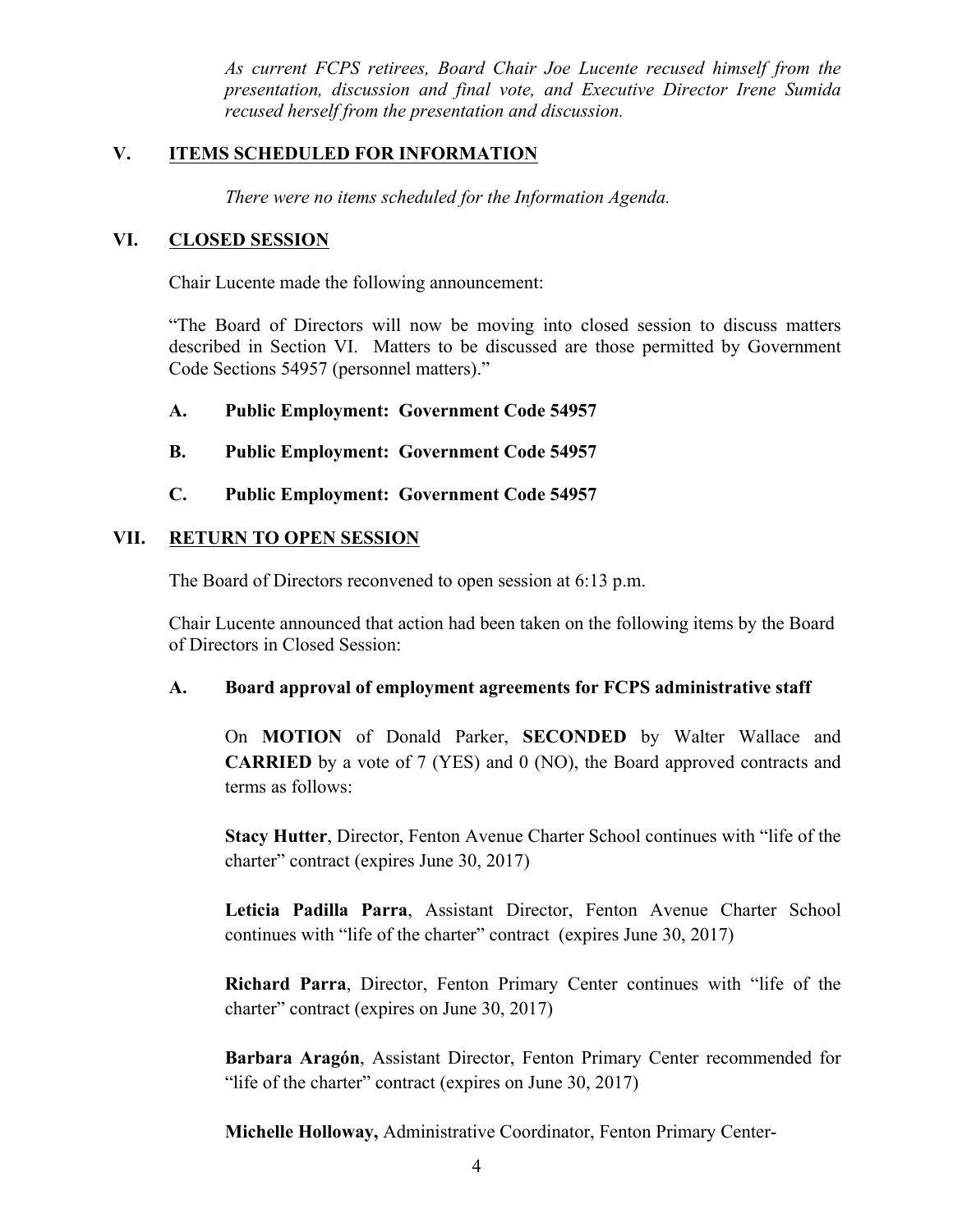one-year contract (July 1, 2016 – June 30, 2017)

**David Riddick**, Director, Santa Monica Boulevard Community Charter School continues with "life of the charter" contract (expires on June 30, 2017)

**Wendy Kaufman,** Administrative Coordinator, Santa Monica Boulevard Community Charter School – *see Item VII.B.*

**Cary Rabinowitz,** Administrative Coordinator, Santa Monica Boulevard Community Charter School – *see Item VII.B.*

**Sirui Thomassian,** Administrative Coordinator, Santa Monica Boulevard Community Charter School – one-year contract (July 1, 2016 – June 30, 2017)

**Jennifer Miller**, Director, Fenton STEM Academy – one-year contract (July 1, 2016 – June 30, 2017)

**Lee Melo**, Director of Fenton Charter Leadership Academy – one-year contract (July 1, 2016 - June 30, 2017)

**Jessi Tello**, Administrative Coordinator, Fenton Avenue Charter School, was not evaluated by the staff and was recommended for a one year – July 1, 2016 – June 30, 2017

## **B. Board approval for change of title and job description for selected administrative staff**

On **MOTION** of Daniel Laughlin, **SECONDED** by Gabriela Montoya and **CARRIED** by a vote of 7 (YES) and 0 (NO), the Board approved the promotions of Wendy Kaufman and Cary Rabinowitz to the positions of Assistant Directors, Santa Monica Boulevard Community Charter School with the corresponding adjustment to their respective job descriptions and salaries effective July 1, 2016. Contracts will be for one year – July 1, 2016 – June 30, 2017.

#### **C. Evaluation of Executive Director**

As required by the authorizing district, the Board evaluated the performance of the Executive Director, comparing the job description developed by the Strategic Planning Committee at the time of the transition of the Fenton Charter Public School during the 2010-2011 school year. The Executive Director's position is currently a part-time position and there is no contract of employment; employment is completely "at will" and the Executive Director may be terminated by a majority vote of the Board at any regular, special or emergency meeting of the Board of Directors. The yearly salary is the maximum allowed under STRS – \$40,321 for the 2015-2016 school year. (The amount increases or decreases yearly and is based on 50% of the average STRS retiree's compensation for any given year.)